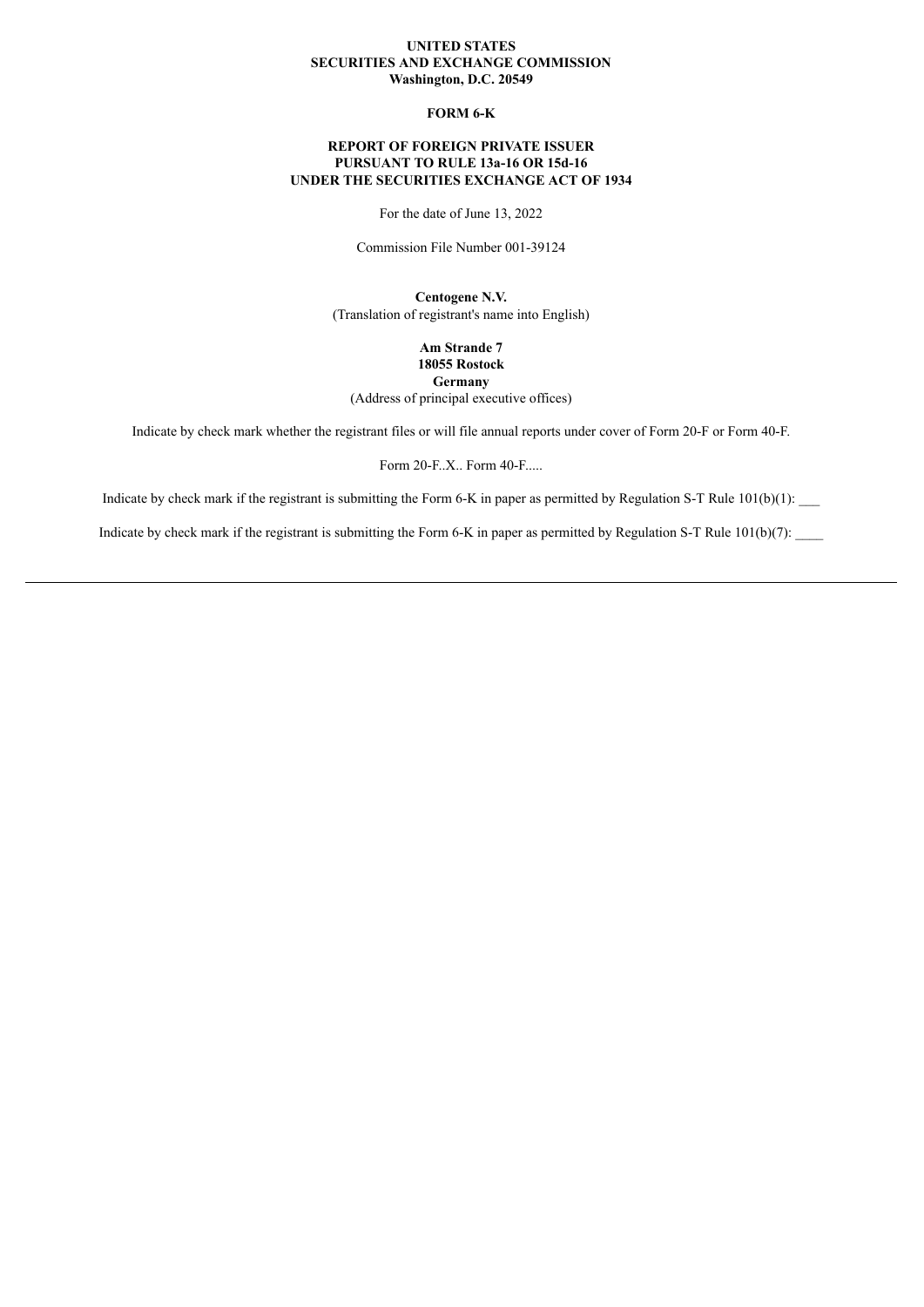## **Centogene N.V.**

On June 13, 2022, Centogene N.V. issued a press release titled "CENTOGENE and Agios Expand Partnership for Clinical Development of PYRUKYND® (mitapivat) to Treat Children With Rare Blood Disease".

Such materials are attached as exhibits to this Form 6-K and are incorporated by reference herein.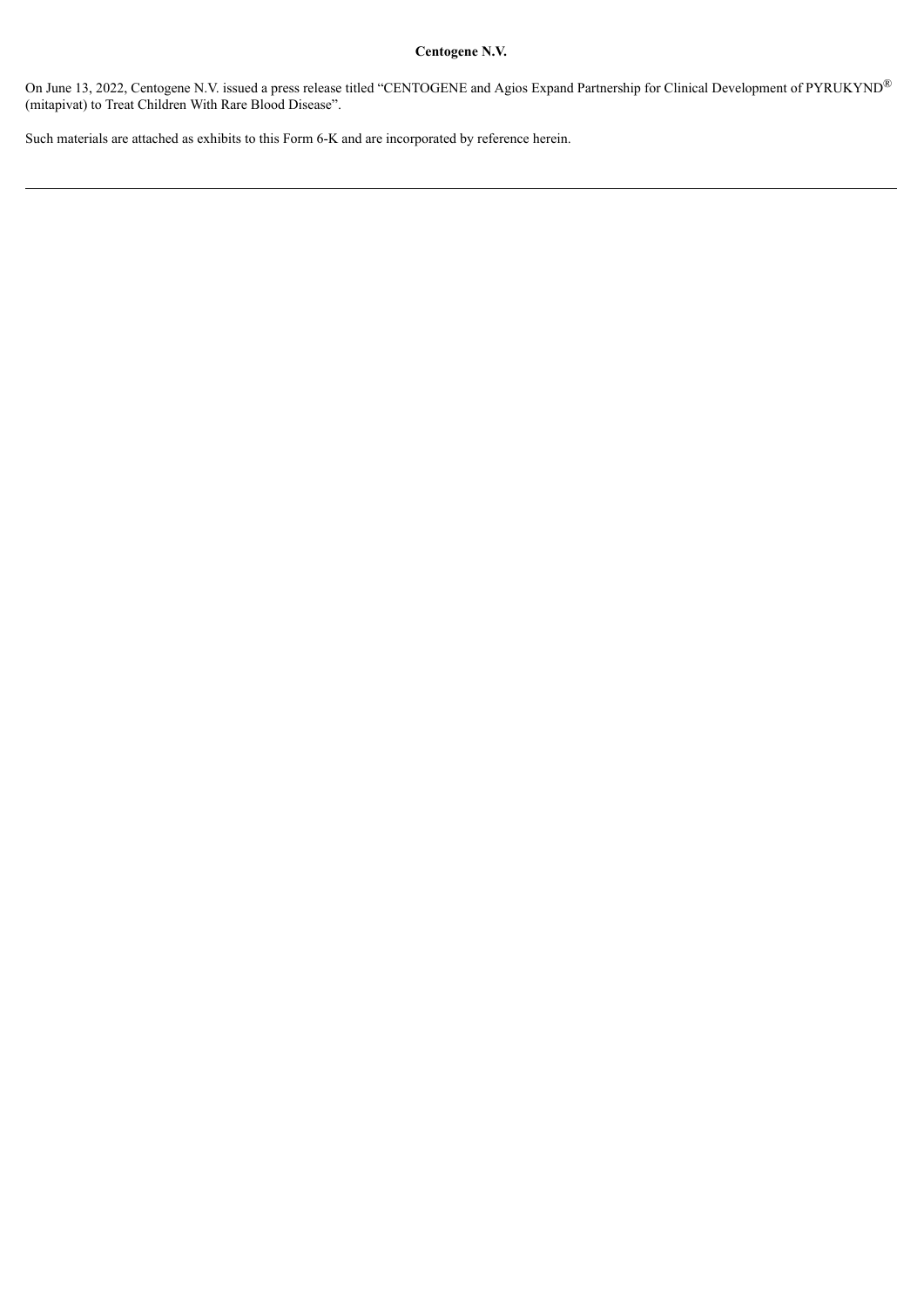#### **Signatures**

Pursuant to the requirements of the Securities Exchange Act of 1934, the registrant has duly caused this report to be signed on its behalf by the undersigned, thereunto duly authorized.

Date: June 13, 2022

CENTOGENE N.V.

By: /s/ Miguel Coego Rios Name: Miguel Coego Rios Title: EVP Finance & Legal and Interim CFO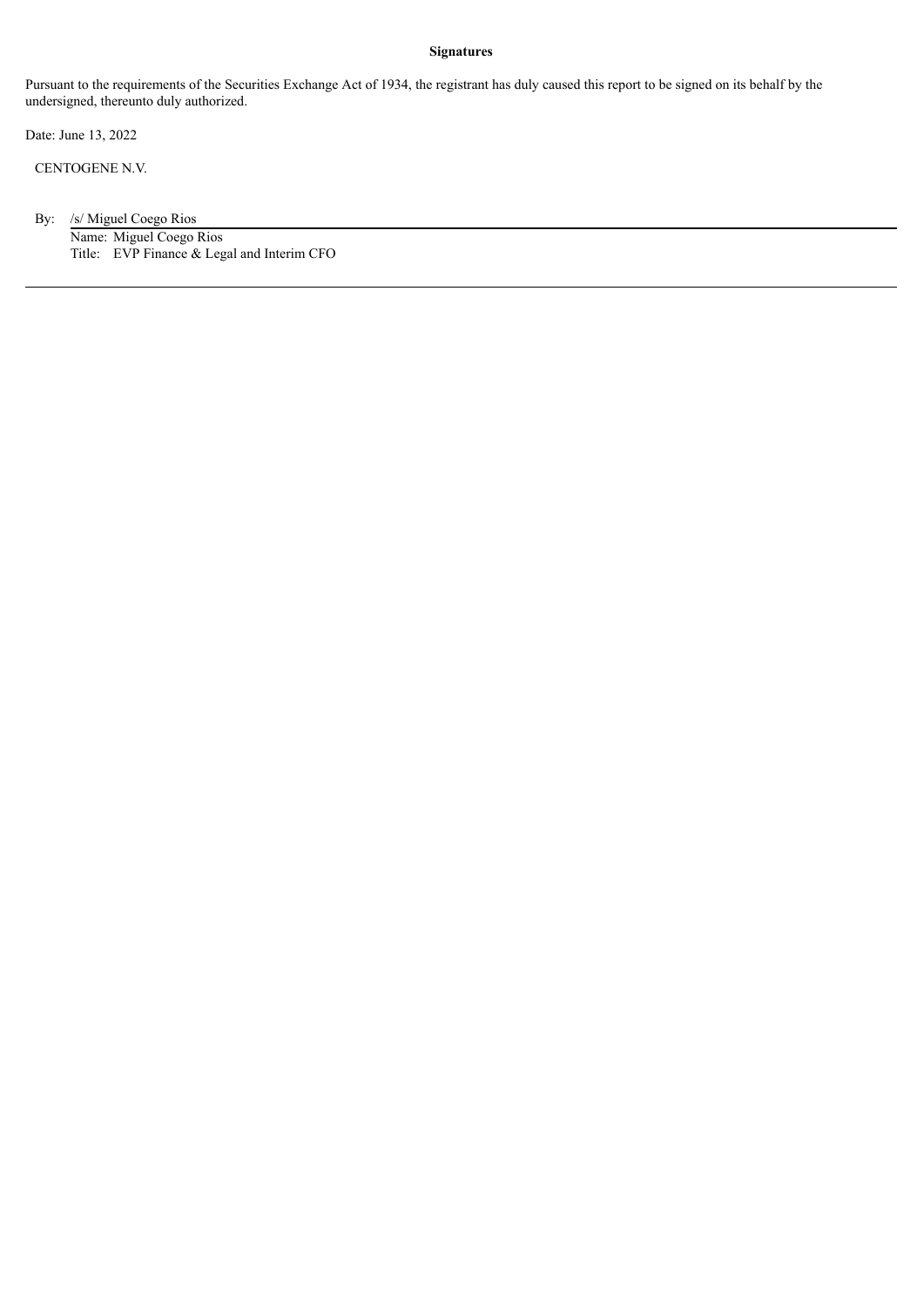# **Exhibit Description of Exhibit**

99.1 Announcement dated June 13, 2022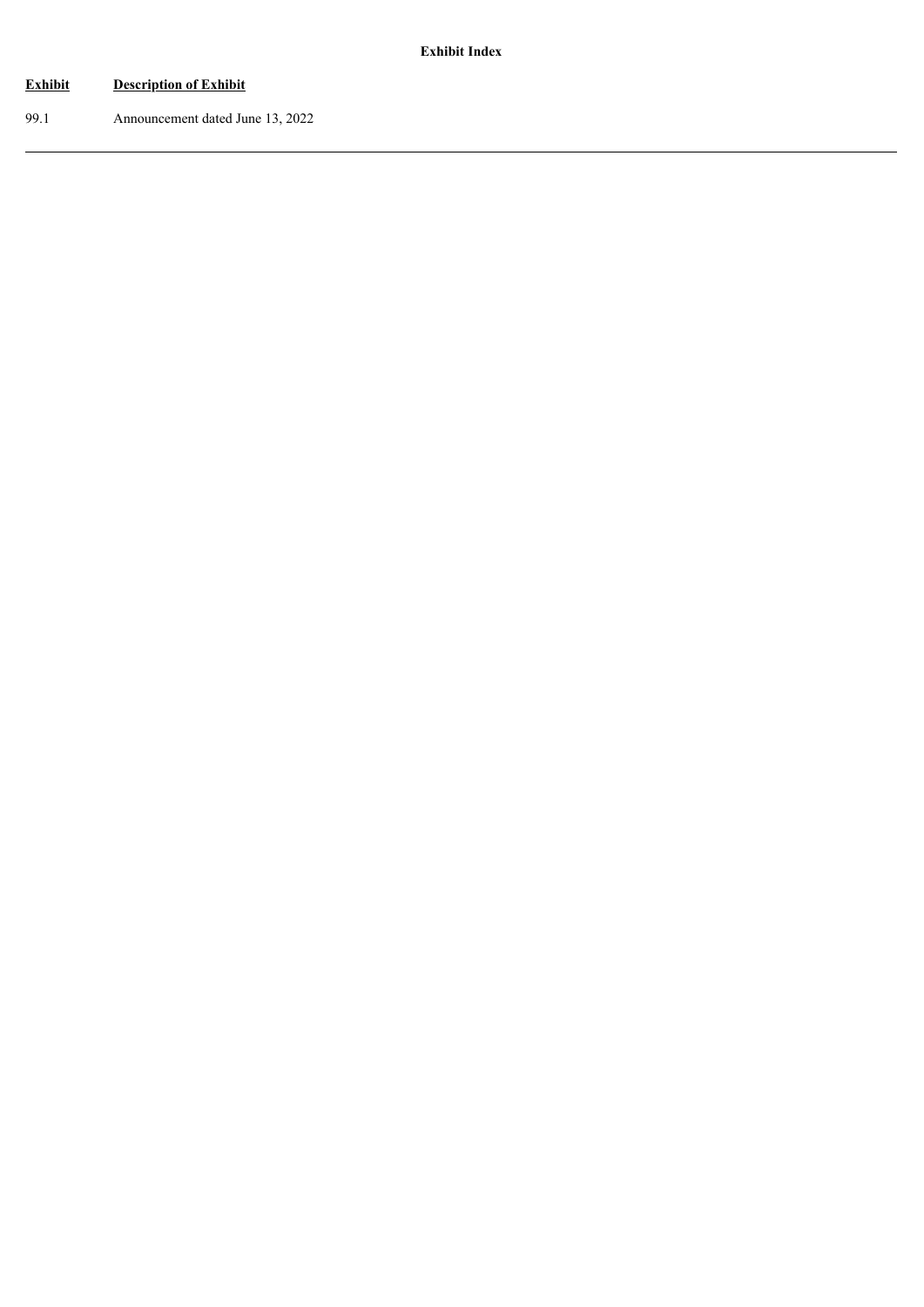#### **Press Release**

## CENTOGENE and Agios Expand Partnership for Clinical Development of PYRUKYND® (mitapivat) to Treat Children With Rare **Blood Disease**

Working together on the world's first treatment that targets the underlying causes of pyruvate kinase ("PK") deficiency in children under the *age of 18*

- · Expanded collaboration to include Phase 3 ACTIVATE-kids and ACTIVATE-kidsT studies
- · CENTOGENE's genetic testing and Biodatabank identify causative mutations, including the UGT1A1 and PKLR genes, and supports precise diagnosis

CAMBRIDGE, Mass., ROSTOCK, Germany and BERLIN, June 12, 2022 (GLOBE NEWSWIRE) -- Centogene N.V. (Nasdaq: CNTG), the commercial-stage essential biodata life science partner for rare and neurodegenerative diseases, today announced that it has expanded its long-standing PYRUKYND<sup>®</sup> (mitapivat) partnership with Agios Pharmaceuticals, Inc. (NASDAQ: AGIO), a leader in the field of cellular metabolism pioneering therapies for genetically defined diseases.

Agios' PYRUKYND<sup>®</sup> is a first-in-class, selective, small molecule activator of the pyruvate kinase (PK) enzyme. In February 2022, Agios received approval from the U.S. Food and Drug Administration (FDA) for PYRUKYND<sup>®</sup> for the treatment of hemolytic anemia in adults with PK deficiency, which represents the first and only approved disease-modifying treatment for this rare blood disorder. Since 2015, CENTOGENE has provided genetic testing services to Agios for the clinical development of PYRUKYND®.

The expanded agreement will now see CENTOGENE provide centralized lab support for Agios' two global, pivotal Phase 3 trials, ACTIVATEkids and ACTIVATE-kidsT, which are being conducted to evaluate the efficacy and safety of mitapivat in children with PK deficiency between the ages of 1 to 17. CENTOGENE will continue to provide genetic testing to help identify causative mutations, including the UGT1A1 and PKLR genes, in study participants. The aim of the Phase 3 ACTIVATE-kids and ACTIVATE-kidsT studies is to test the efficacy of  $PYRUKYND^@$  in pediatric patients with PK deficiency who do not receive regular transfusions and those who do receive regular transfusions, respectively. Agios will be coordinating and bearing the costs for the programs; other financial details were not disclosed.

"Our successful collaboration with Agios has already helped drive incredible clinical progress for this first-in-class PK activator as a potential therapy for children with pyruvate kinase deficiency, an under-served patient community urgently in need of treatment options. The expansion of our partnership confirms our ability to help advance novel treatment options that are able to influence health outcomes for patients globally," said Kim Stratton, CEO of CENTOGENE. "With our unparalleled diagnostic services and insights powered by the CENTOGENE Biodatabank, the world's largest real-world data repository for rare and neurodegenerative diseases, we offer the essential biodata that is often so critical in clinical development for our biotech and pharma partners."

Sarah Gheuens, M.D., Ph.D., Chief Medical Officer at Agios, said, "As we forge ahead with our global, pivotal trials in pediatric pyruvate kinase deficiency, we are pleased to expand our partnership with CENTOGENE to bring the first potential treatment for these patients one step closer to making an impact in the lives of these children and their families. At Agios, we know that great science requires world-class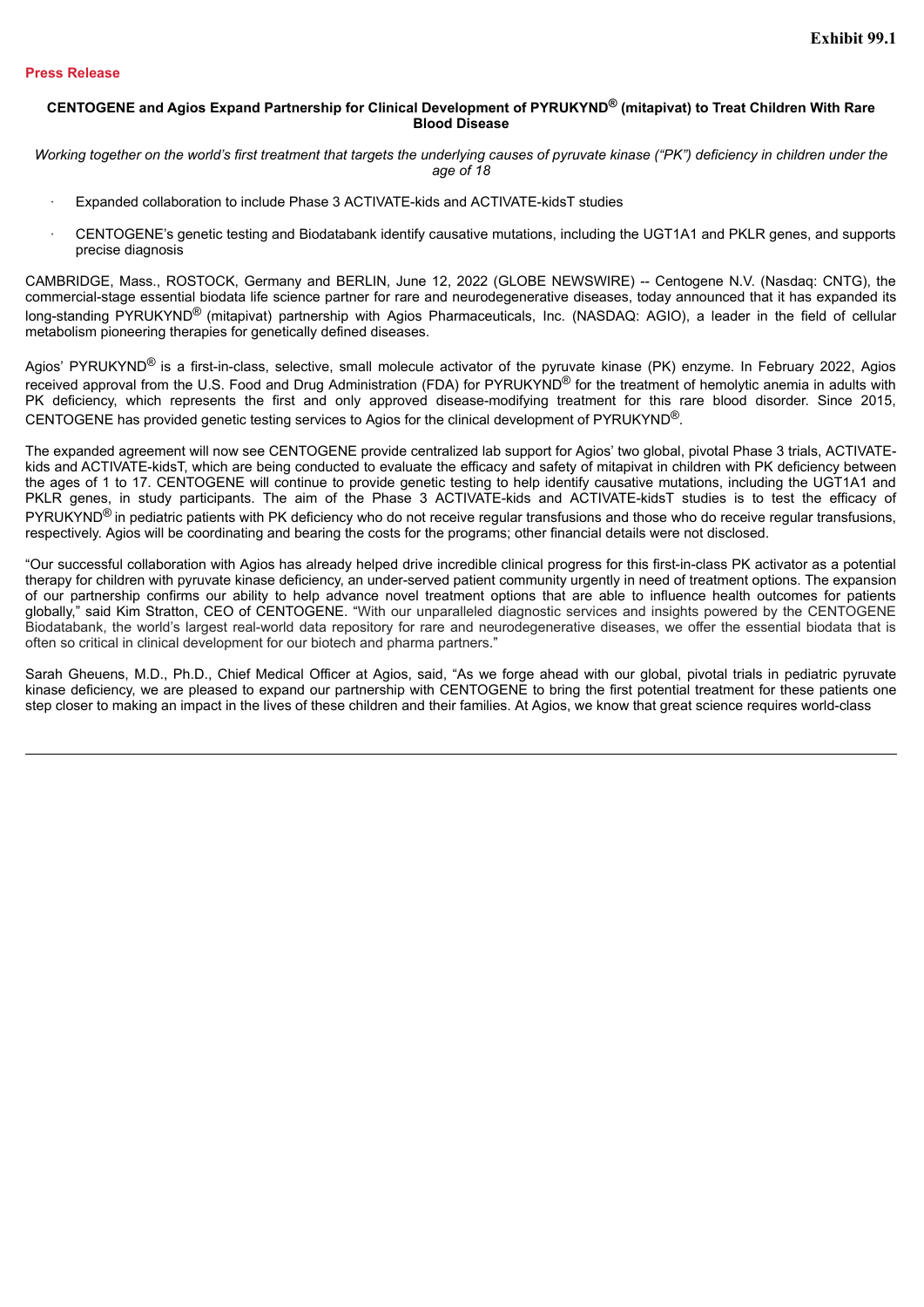collaboration. Accelerating and streamlining our clinical trials is critical for bringing new innovations to patients as efficiently as possible, and CENTOGENE's solutions make them a great partner for this project."

Within the partnership. CENTOGENE's proprietary CentoCard® dried blood spot technology provides easy logistics for central diagnostic testing. Key assets to the partnership include the CENTOGENE Biodatabank, diagnostic expertise built on over 15 years of experience, and the Company's multiomic-based platform, which is pioneering access to commercial multiomic products on the market today.

In 2015, CENTOGENE originally entered into an agreement with Agios to provide support for Agios' PK deficiency clinical program. Last year, the contract was expanded to focus on additional trial support in thalassemia and sickle cell disease.

## **About PYRUKYND ® (mitapivat)**

PYRUKYND<sup>®</sup> is a pyruvate kinase activator indicated for the treatment of hemolytic anemia in adults with pyruvate kinase (PK) deficiency. In February 2022, Agios received approval from the U.S. Food and Drug Administration (FDA) for PYRUKYND® for the treatment of hemolytic anemic in adults with PK deficiency, which represents the first and only approved disease-modifying treatment for adults with this rare blood disorder. It has also received a waiver from the European Medicines Agency (EMA) in accordance with a Pediatric Investigation Plan (PIP) for the treatment of PK deficiency in the pediatric population from birth to less than 1 year of age.

## **About PK Deficiency**

Pyruvate kinase (PK) deficiency is a rare, inherited disease that presents as chronic hemolytic anemia, which is the accelerated destruction of red blood cells. The inherited mutations in the PKLR gene cause a deficit in cellular energy within the red blood cell, as evidenced by lower PKR enzyme activity, a decline in adenosine triphosphate (ATP) levels, and a build-up of upstream metabolites, including 2,3-DPG (2,3 diphosphoglycerate).

PK deficiency affects approximately 3,000-8,000 people in the U.S. and EU5. PK deficiency may result in serious complications, such as pulmonary hypertension, extramedullary hematopoiesis, and osteoporosis.

To learn more about the ACTIVATE-kids and ACTIVATE-kidsT clinical trials, please visit: https://www.agios.com/patients-partners/patientscaregivers/clinical-trials/

## **About Agios**

Agios is a biopharmaceutical company that is fueled by connections. The Agios team cultivates strong bonds with patient communities, healthcare professionals, partners and colleagues to discover, develop and deliver therapies for genetically defined diseases. In the U.S., Agios markets a first-in-class pyruvate kinase (PK) activator for adults with PK deficiency, the first disease-modifying therapy for this rare, lifelong, debilitating hemolytic anemia. Building on the company's leadership in the field of cellular metabolism, Agios is advancing a robust clinical pipeline of investigational medicines with active and planned programs in alpha- and beta-thalassemia, sickle cell disease, pediatric PK deficiency and MDS-associated anemia. In addition to its clinical pipeline, Agios has multiple investigational therapies in preclinical development and an industry-leading research team with unmatched expertise in cellular metabolism and genetics. For more information, please visit the company's website at www.agios.com.

## **About CENTOGENE**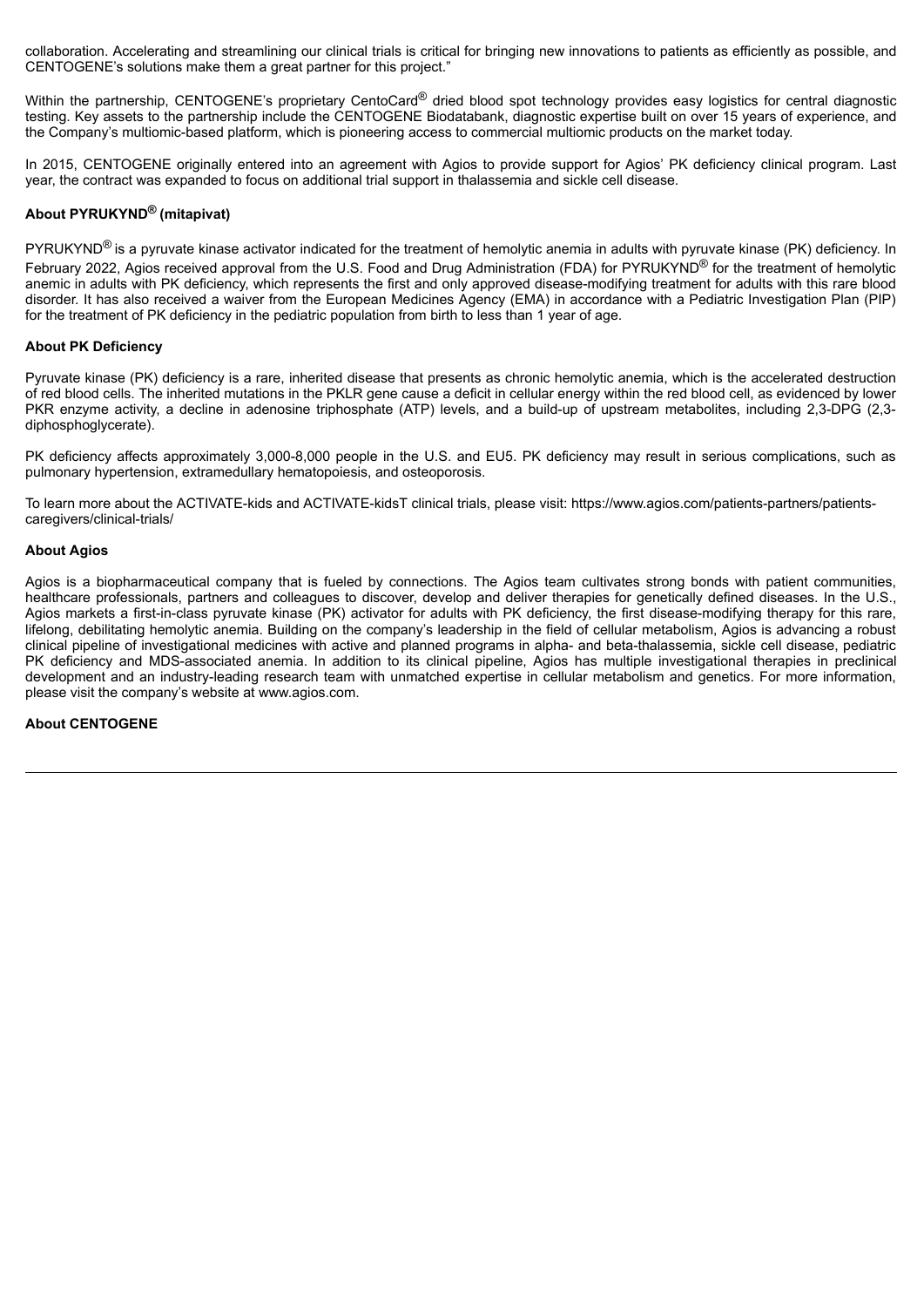CENTOGENE engages in diagnosis and research around rare diseases transforming real-world clinical, genetic, and multiomic data to diagnose, understand, and treat rare diseases. Our goal is to bring rationality to treatment decisions and to accelerate the development of new orphan drugs by using our extensive rare disease knowledge and data. CENTOGENE has developed a global proprietary rare disease platform based on our real-world data repository of over 650,000 individuals representing over 120 different countries.

The Company's platform includes epidemiologic, phenotypic, and genetic data that reflects a global population, as well as a biobank of patients' blood samples and cell cultures. CENTOGENE believes this represents the only platform focused on comprehensive analysis of multi-level data to improve the understanding of rare hereditary diseases. It allows for better identification and stratification of patients and their underlying diseases to enable and accelerate discovery, development, and access to orphan drugs. As of December 31, 2021, the Company collaborated with over 30 pharmaceutical partners.

For more information, visit www.centogene.com and follow us on LinkedIn.

## **Forward-Looking Statements**

This press release contains "forward-looking statements" within the meaning of the U.S. federal securities laws. Statements contained herein that are not clearly historical in nature are forward-looking, and the words "anticipate," "believe," "continues," "expect," "estimate," "intend," "project," and similar expressions and future or conditional verbs such as "will," "would," "should," "could," "might," "can," and "may," are generally intended to identify forward-looking statements. Such forward-looking statements involve known and unknown risks, uncertainties, and other important factors that may cause CENTOGENE's actual results, performance, or achievements to be materially different from any future results, performance, or achievements expressed or implied by the forward-looking statements. Such risks and uncertainties include, among others, negative economic and geopolitical conditions and instability and volatility in the worldwide financial markets, possible changes in current and proposed legislation, regulations and governmental policies, pressures from increasing competition and consolidation in our industry, the expense and uncertainty of regulatory approval, including from the U.S. Food and Drug Administration, our reliance on third parties and collaboration partners, including our ability to manage growth and enter into new client relationships, our dependency on the rare disease industry, our ability to manage international expansion, our reliance on key personnel, our reliance on intellectual property protection, fluctuations of our operating results due to the effect of exchange rates, our ability to streamline cash usage, our requirement for additional financing, or other factors. For further information on the risks and uncertainties that could cause actual results to differ from those expressed in these forward-looking statements, as well as risks relating to CENTOGENE's business in general, see CENTOGENE's risk factors set forth in CENTOGENE's Form 20-F filed on March 30, 2022, with the Securities and Exchange Commission (the "SEC") and subsequent filings with the SEC. Any forward-looking statements contained in this press release speak only as of the date hereof, and CENTOGENE's specifically disclaims any obligation to update any forward-looking statement, whether as a result of new information, future events, or otherwise.

## **Media Contact:**

## **CENTOGENE**